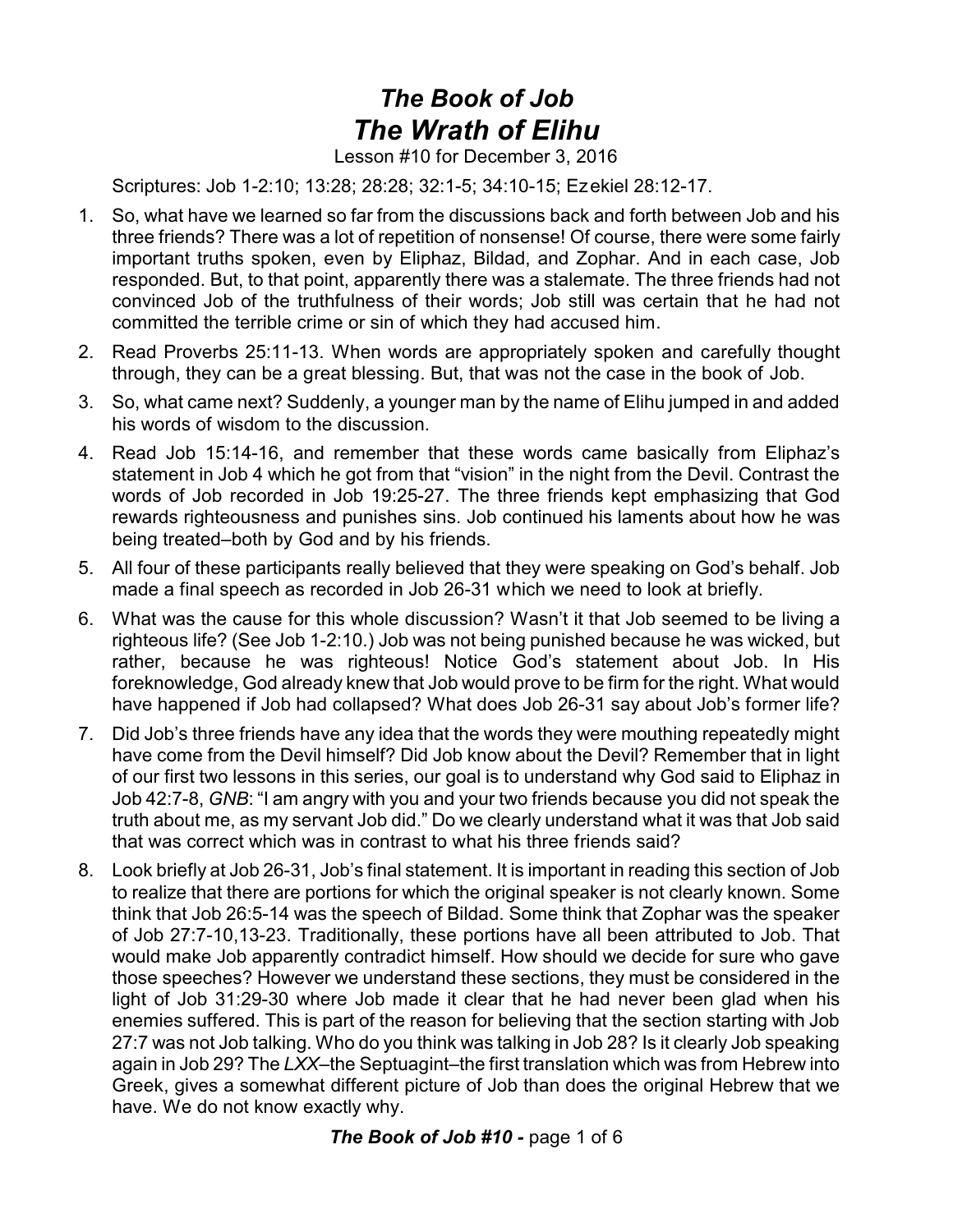- 9. How did Job become righteous? Wasn't it a compliment to God that Job really missed their conversations? How did God communicate with Job before this story began? Job kept calling to God; but, God did not seem to answer! Job was not trying to deny the fact that he was a sinner like the rest of us. (Job 31:33)
- 10. Was Job actually abandoned by God during this whole experience? Or, did the Holy Spirit and the heavenly angels surround Job to protect him from the Devil? What kind of a "fence" would that be? If they had done that, wouldn't the Devil have cried, "Foul"?
- 11. Job had apparently developed a very solid faith in God.
- 12. Is faith something that somebody else does for us? If not, why do we call it a gift of God? (Ephesians 2:8) Would that suggest that when we say we have faith and trust God, that God is really speaking through us and, thus, speaking to Himself? (Compare Galatians 2:20.) Almost all scholars–including most Seventh-day Adventist scholars–believe that there is no way that Job himself could have become righteous. They suggest that his only righteousness must have been the righteousness of Christ imputed to him. In Job 1&2, was Satan saying that Job was not justified? Or, could not be justified? Or, that God could not forgive Job? Or, that God could not declare Job to be upright? Hadn't God already said Job was upright? (Job 1:8; 2:3) Was God lying?
- 13. Is it possible to come to the place that when you say that you trust God, it is actually you speaking? Is it possible to make such a decision by yourself? Some Christians are very reluctant to say that.
- 14. Was Satan challenging Job's legal justification? Or, whether his "righteousness" was imputed? **If Job had not been really changed, what is this whole book about?** How does the Holy Spirit actually do His work in the lives and minds of people? Was the Holy Spirit present when Jesus was dying on the cross? How many of God's angels and/or the Holy Spirit were protecting Job lest Satan go beyond what God had prescribed that he could do? (See *Desire of Ages* 753-754.)
- 15. At the end, when God said that Job had spoken the truth, was He asking us to agree? **One of the greatest proofs that God can be trusted is the method He used to show that Job could be trusted.** Was God offended by Job's cries? God was commending Job for what he did! The four were horrified! **The real lesson is that God's approval of all that Job did says wonderful things about God Himself! God has set His seal of approval to that kind of method and that kind of a relationship! Imagine what that says about what kind of government He wants to preside over!** Do you like a God who behaves like that?
- 16. Read Job 33:1-7,12,19-28. Elihu started, clearly hoping that Job would admit his sin. But, if Job had admitted having committed some terrible sin just to satisfy his friends, he would have been acting in contradiction to God's statements! Job could not win! Elihu was certain that Job was justifying himself and blaming God! (Job 32:1-5)
- 17. Do we know at what point Elihu joined the conversation? Job 32 is the first time his name is mentioned. Do you think he heard all the previous discussions? Elihu was apparently somewhat younger than the other men, and his anger had been kindled over what he had heard. Were any of those statements from Elihu and about Job correct? Did either Job or Elihu know anything about Satan? If you are a monotheist and something bad happens, who must you consider responsible?
- 18. After reviewing Elihu's speeches as recorded in Job 32-37, do you find anything really *The Book of Job #10 -* page 2 of 6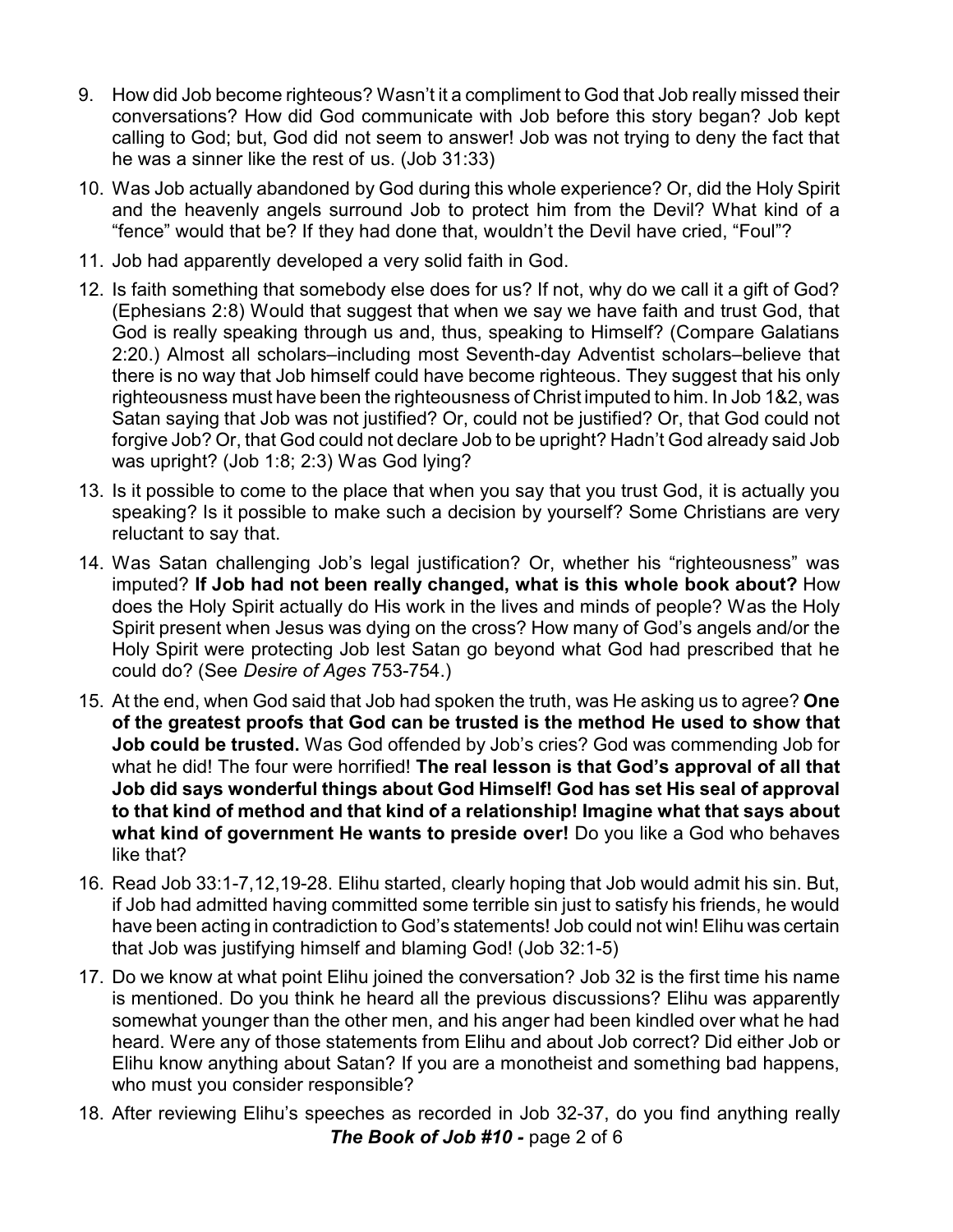new? Or, was he just repackaging the old arguments from Job's three other friends?

- 19. Read Job 34:10-15. This seems to be an argument suggesting that since God is so powerful, everything He does must be right. Does might make right? In the case of Job, the question was not whether God had might, but rather, how He uses His might. Can someone possess great power and do what is wrong? Or, should we trust God just because He is powerful and could potentially destroy us? Elihu suggested that if God stopped supporting us, we would cease to exist. Others have said something similar. (Acts 17:25,28)
- 20. Ellen White said:

Every pulsation of the heart is a rebound from the touch of the finger of God.—*Review and Herald*, December 2, 1890, par. 15.

- 21. For a summary of Elihu's arguments, read Job 34:21-22; 36:5-7; and 37:23-24. Do any of the arguments of Elihu–or for that matter of the three friends who spoke earlier–answer Job's question recorded in Job 9:24 (*GNB*): "And if God didn't do it, who did?"
- 22. If you believe God mechanically rewards the righteous and punishes the wicked, then what conclusion could you come to other than the conclusion of Job's friends?
- 23. All of the participants in this discussion were trying to find logical explanations for what was happening to Job. They all apparently failed. Is there any logical explanation for sin and evil? Think of the story of Lucifer–now Satan–and his fall from heaven to the depths of evil.

It is impossible to explain the origin of sin so as to give a reason for its existence. Yet enough may be understood concerning both the origin and the final disposition of sin to make fully manifest the justice and benevolence of God in all His dealings with evil. **Nothing is more plainly taught in [493] Scripture than that God was in no wise responsible for the entrance of sin; that there was no arbitrary withdrawal of divine grace, no deficiency in the divine government, that gave occasion for the uprising of rebellion. Sin is an intruder, for whose presence no reason can be given. It is mysterious, unaccountable; to excuse it is to defend it. Could excuse for it be found, or cause be shown for its existence, it would cease to be sin**.—Ellen G. White*, The Great Controversy* 492.2- 493.0. [Bold type is added.]

- 24. Would it be correct to use the word *evil* in place of *sin* in Ellen White's statement?
- 25. Read Ezekiel 28:12-17 and Isaiah 14:12-15. These passages give us just a very brief view of the fall of Satan. There is no explanation for it except envy and jealousy. How did such thoughts develop in the creature in heaven who had been closest to God? He was a perfect being, created by a perfect God, in a perfect environment.
- 26. Why do you suppose none of the participants in this story mentioned the Devil?
- 27. Read Job 36:1-4. What do you think about Elihu's claims about himself?
- 28. If God could have resolved the problem of evil or even the issue regarding Job simply by making claims, it would have been over almost as soon as it began. But, God does not resolve issues by making claims; He provides evidence! To prove that Job was a righteous man, God allowed him to go through all of that trouble to show that Satan could not break Job down with his temptations or accusations.

# *The Book of Job #10 -* page 3 of 6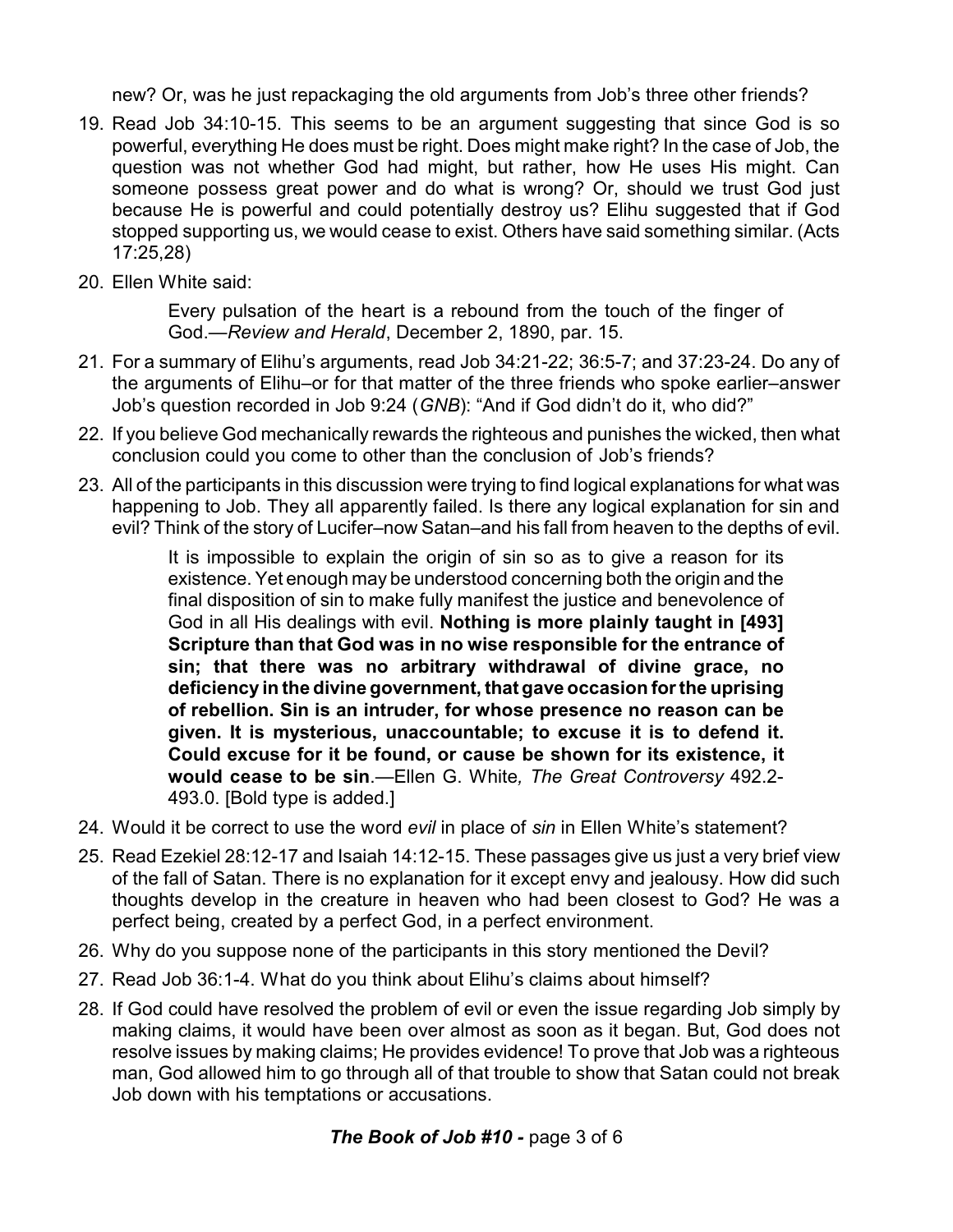- 29. What do you think Job would have said to God about his being used as a kind of guinea pig or pawn in this experiment? Might he have said: "Please, God, use someone else"? Given his prior successes with the human race, the Devil must have been quite certain when this whole discussion started that he would get Job to sin. When it was all over and God was proven right and the Devil was proven wrong, did the Devil concede defeat? **So, what was the point? Was it to demonstrate to the rest of the universe that God judges humans correctly?**
- 30. Jesus also suffered terribly because He was righteous. Why was that necessary? The 144,000 who live through the final events in this earth's history, standing firmly for the right on God's side will also suffer terribly. Why will that be necessary? Will that be for the same reason as Job?
- 31. The *Bible Study Guide* for Thursday, December 1, suggests that in situations like that, we just have to have faith! It suggests that we cannot live "by sight"! What does that mean to you? Would you call that a "leap of faith"? Many theologians have talked about a leap of faith. Would God ask us to leap without providing the evidence that what He is asking us to do is the right thing to do?

**God never asks us to believe, without giving sufficient evidence upon which to base our faith.** His existence, His character, the truthfulness of His word, are all established by testimony that appeals to our reason; and this testimony is abundant. Yet **God has never removed the possibility of doubt. Our faith must rest upon evidence, not demonstration. Those who wish to doubt will have opportunity; while those who really desire to know the truth will find plenty of evidence on which to rest their faith.**—Ellen G. White, *Steps to Christ* 105.2. [Bold type is added.]

#### 32. **Why do we do what we do? Did Job have enough evidence to trust God? (Job 29:1- 5)**

If you are a believer and are seeking to do God's will, what makes you willing to obey?

Could you say, "I do what I do because God has told me to, and He has the power to reward and destroy"? Is this why you don't murder or commit adultery, because God has said you mustn't? You would otherwise, but you can't afford to incur His displeasure.

This might be all right for a beginner or a little child, but it suggests that God's laws are arbitrary and do not make good sense in themselves. That does not speak very favorably of God.

Would you rather say, "I do what I do as a believer because God has told me to, and I love Him and want to please Him"? Is this why you don't steal or tell lies? You would see nothing wrong or harmful about doing these things. It is just that you want so much to please God. For some reason He does not like it when you steal or lie, and since He has been so good to us, you feel under some [35] obligation to please Him. It would only be grateful and fair.

Again, this might be all right for a beginner or child. It might even be progress beyond the obedience prompted only by fear of punishment and desire of reward. But it still implies an arbitrariness in God's commandments and does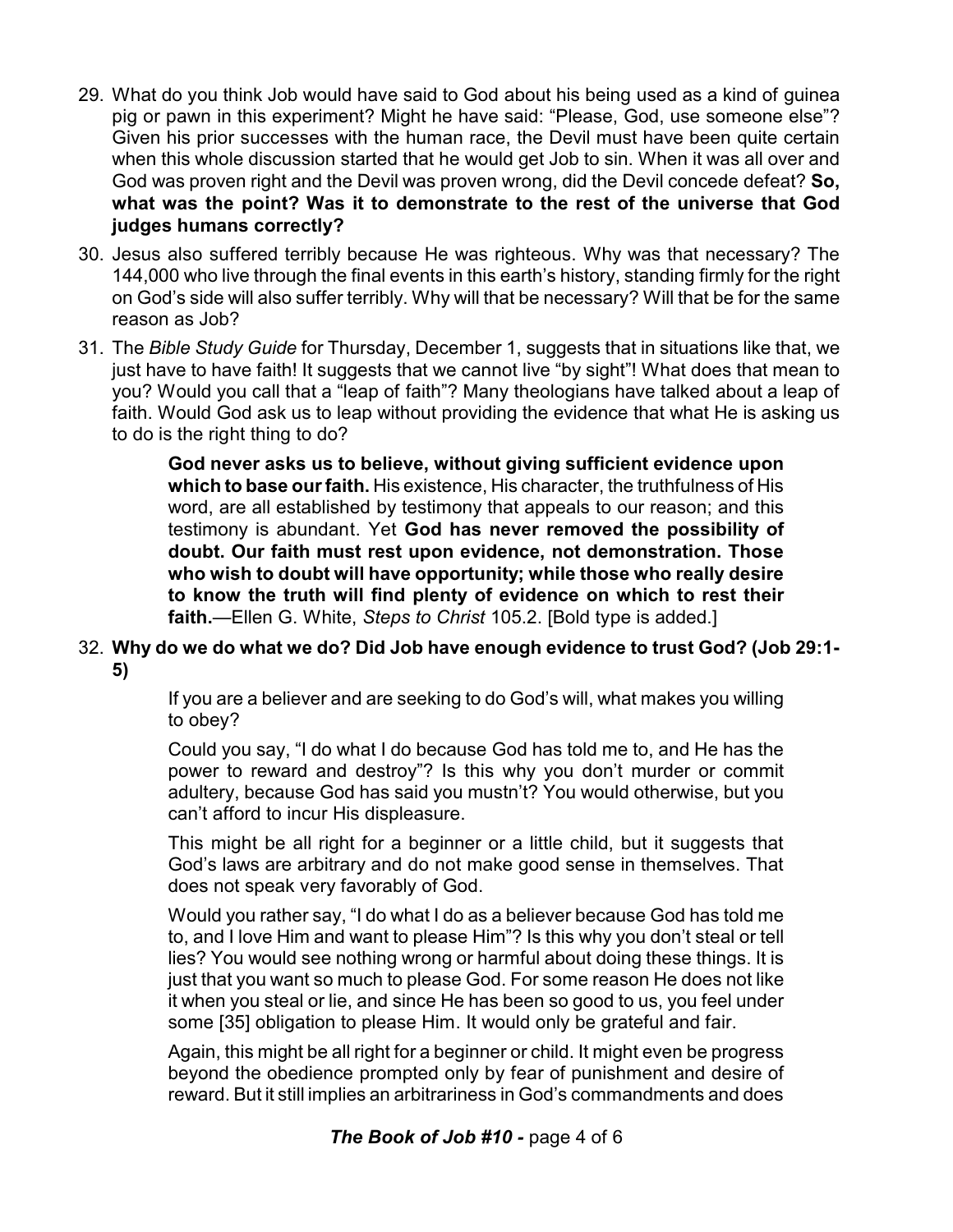not speak so well of His character and government.

There is another possible approach to obedience. Could you say this? "I do what I do because I have found it to be right and sensible to do so, and I have increasing admiration and reverence for the One who so advised and commanded me in the days of my ignorance and immaturity." Then hastening to add, "Being still somewhat ignorant and immature, I am willing to trust and obey the One whose counsel has always proved to be so sensible, when He commands me to do something beyond my present understanding."—A. Graham Maxwell, *I Want to Be Free* 34-35.

- 33. Did Job win in this situation because he was good at leaping? Or, did Job remain firm in his commitment to God because he had plenty of evidence on which to base his faith before the whole contest began? And what about us? Have we seen adequate evidence on which to base our faith? Are we willing to move forward and trust God even when, at times, we do not understand fully why He would ask us to do certain things?
- 34. Is it ever right–or even fair–to explain God's actions as a kind of simple cause-and-effect response? In this story, could we say that the cause was Job's supposed sin? Was his suffering the effect?
- 35. Do you think God had ever discussed the Devil and his fall and his role on this earth with Job before this whole sequence took place? Or, were Job and his four friends completely ignorant of the story of the Devil?
- 36. Do our daily choices–including time we spend with God in study and prayer–impact our faith, making it either grow stronger or weaker?
- 37. Elihu started his speech implying that he had the answers! By the time we get to the end of his speech, we find that his answers were the same worn-out answers already given by the other friends of Job.
- 38. In our day, do the facts that we know about the rebellion of Satan and his fall from heaven adequately explain in our minds all the evil we see happening around us? Is there any possible rational explanation for why Lucifer/Satan rebelled in heaven? See *GC* 492.2- 493.0 quoted in item #23 above. If we try to explain the causes for suffering and death in our day, are we just supposed to throw our hands in the air and not even try to understand them?
- 39. Jesus was the very essence of humility. By contrast, Satan was the opposite of humility; he was exhibiting pride, arrogance, and selfishness right in the throne room of heaven!
- 40. If we take a humble approach to God's kingdom, does that mean that we do not ask any questions? If we believe that evil is inexplicable, can we still have faith and trust in God?
- 41. If one studies the Seventh-day Adventist Church in North America, he discovers that there is a huge gap between the leadership and the youth of our church. Why are so few of the young people participating in leadership in the church? Why is there a huge gap in beliefs and practices between the generations?
- 42. Many of us recognize that the youth are often motivated by anger against: War, racial segregation, the economic situation, social injustices, etc. Their anger often leads them to make very strong statements or take very strong positions on some things. Was that what happened in the case of Elihu? (See Job 32:4-5.) Ellen White wrote:

## **With such an army of workers as our youth, rightly trained, might** *The Book of Job #10 -* page 5 of 6